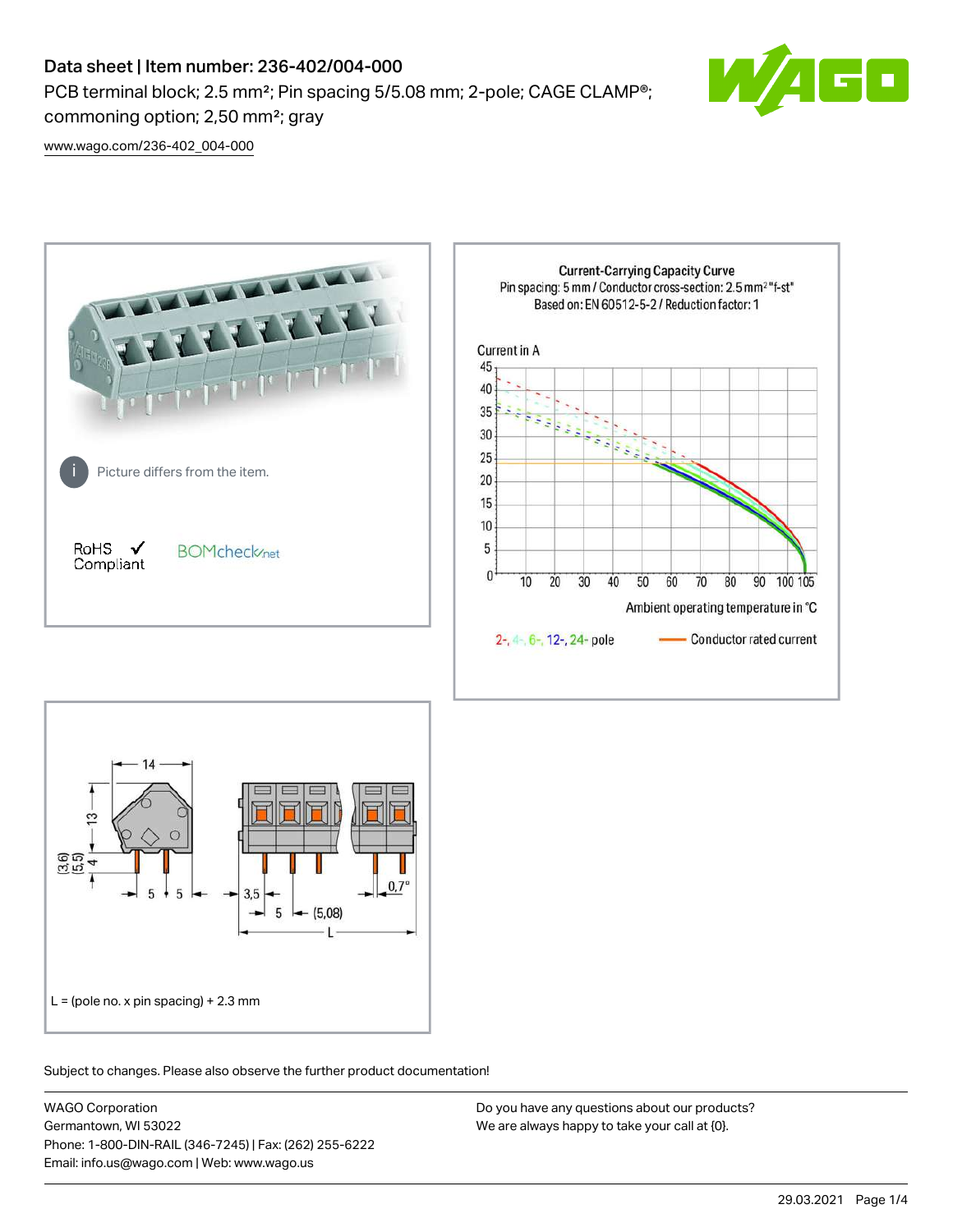

## Item description

- PCB terminal strips with CAGE CLAMP<sup>®</sup> connection, screwdriver actuation parallel or perpendicular to conductor entry  $\blacksquare$
- Versions with Ex approval П
- $\blacksquare$ Mixed-color PCB terminal strips from factory
- $\blacksquare$ Operating tools for factory wiring
- $\blacksquare$ 45° conductor entry angle permits a wide range of applications and wiring options
- П Set to metric or inch pin spacing by compressing PCB terminal strips or pulling them apart

#### Data

| <b>Downloads</b><br>Documentation                       |            |               |          |
|---------------------------------------------------------|------------|---------------|----------|
| <b>Additional Information</b><br>Technical explanations | 2019 Apr 3 | pdf<br>2.0 MB | Download |

#### Installation Notes

Conductor termination



Inserting a conductor via 3.5 mm screwdriver.

Screwdriver actuation parallel to conductor entry



Inserting a conductor via 3.5 mm<br>Inserting a conductor via operating tool. screwdriver.

Screwdriver actuation perpendicular to conductor entry



Subject to changes. Please also observe the further product documentation!

WAGO Corporation Germantown, WI 53022 Phone: 1-800-DIN-RAIL (346-7245) | Fax: (262) 255-6222 Email: info.us@wago.com | Web: www.wago.us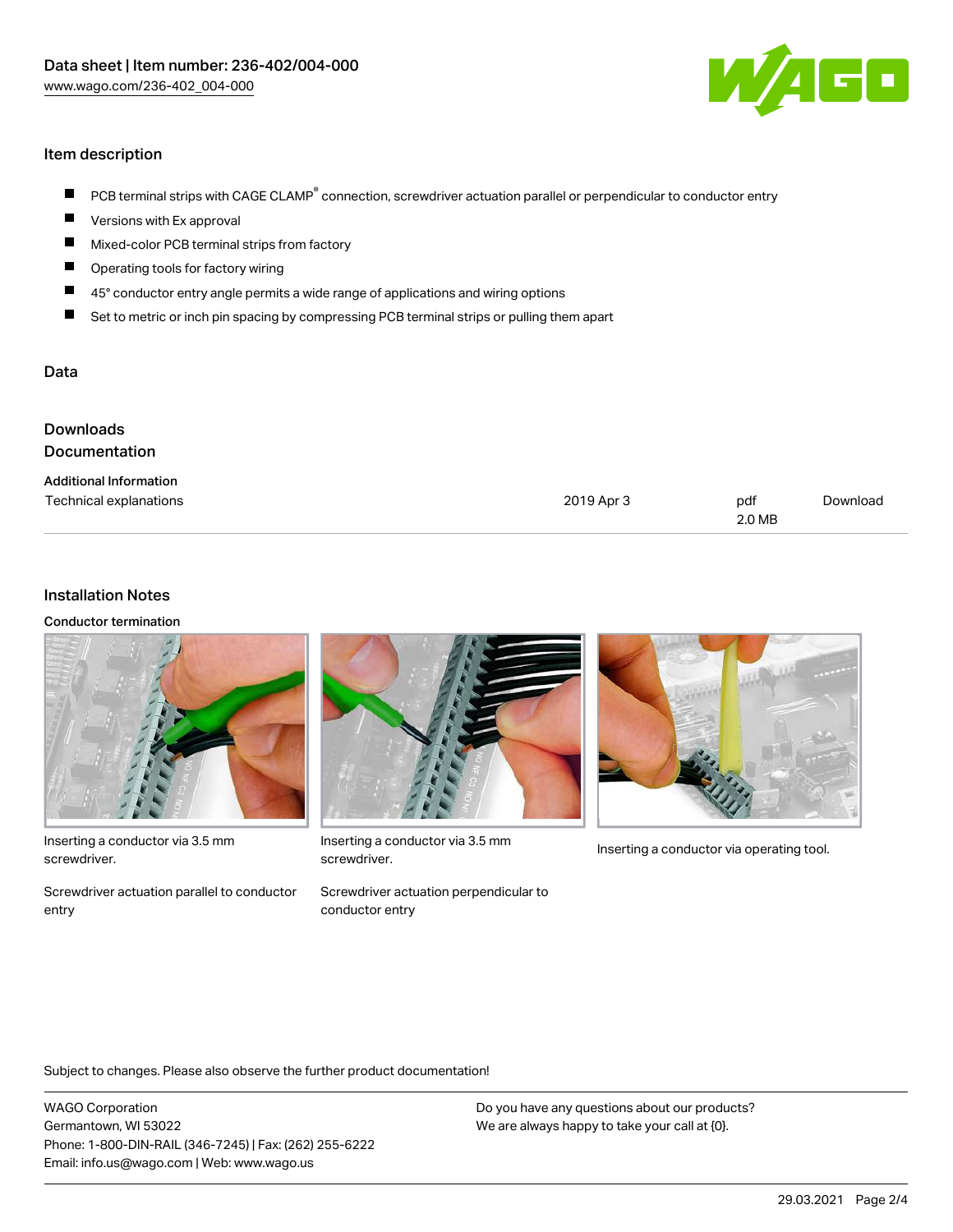Data sheet | Item number: 236-402/004-000 [www.wago.com/236-402\\_004-000](http://www.wago.com/236-402_004-000)





Compared to standard screwdrivers, these operating tools are far more convenient for wiring PCB terminal strips at factory.

Installation



PCB Terminal Strips placed behind each other save space – staggering them by half the pin spacing simplifies subsequent wiring of the first row.

Installation

Subject to changes. Please also observe the further product documentation!

WAGO Corporation Germantown, WI 53022 Phone: 1-800-DIN-RAIL (346-7245) | Fax: (262) 255-6222 Email: info.us@wago.com | Web: www.wago.us